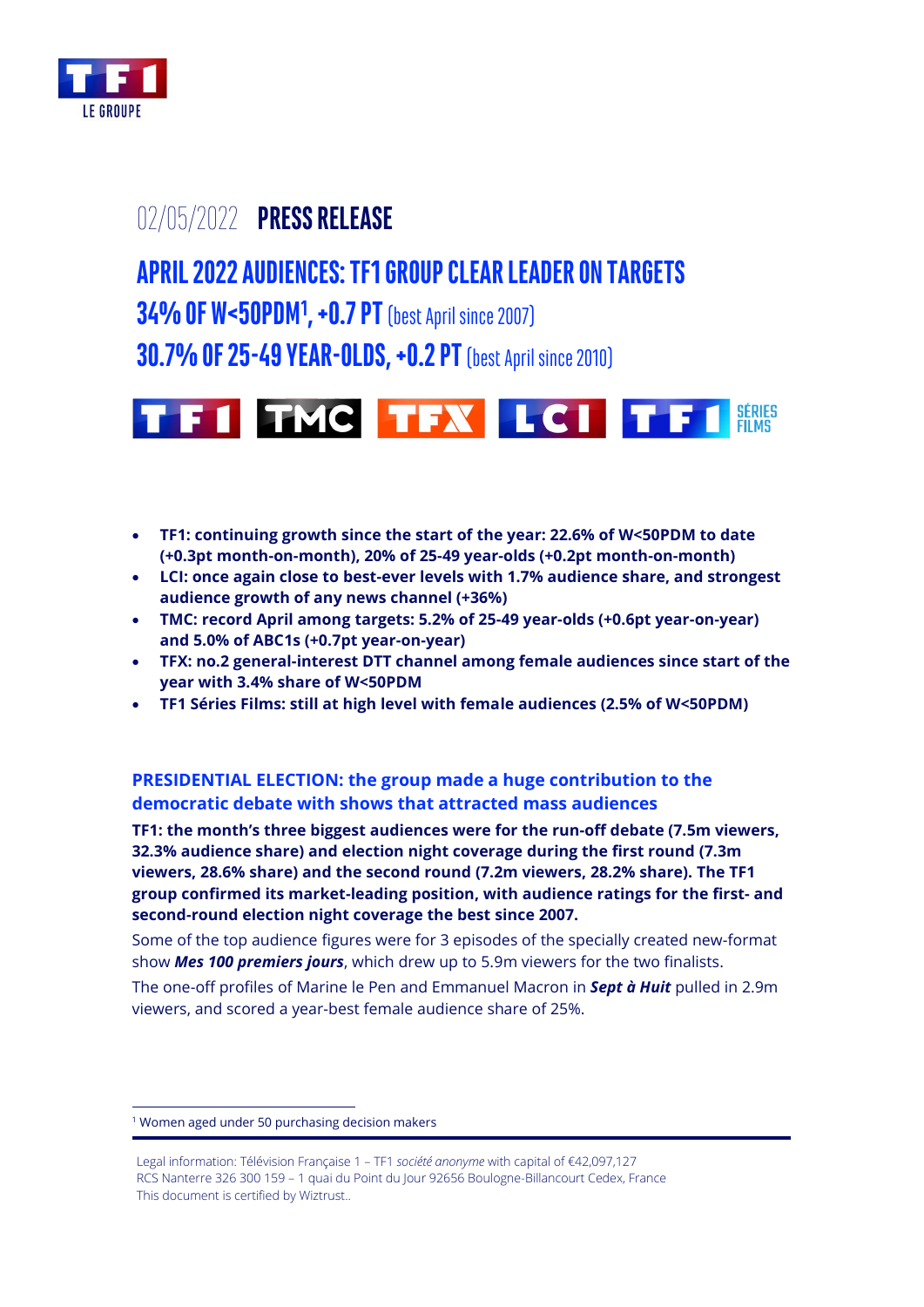

**LCI: no.2 news channel for the key election shows in April, doubling its 2017 presidential election audience figures,** with 490,000 viewers (2.3% audience share) and 434,000 (2.2%) for the 1st- and 2nd-round election night coverage respectively. Several other LCI shows achieved record figures: *Brunet et Cie* (no.2 news channel, 1.8% share), *24H Pujadas* (2.6%), *22H Darius Rochebin* (1.3%), *Le Club Le Chatelier* (2%). The **Les Matins LCI** breakfast show grew audiences by 3.4%.

*Quotidien* **on TMC also had an excellent April driven by the presidential election:** up to **2.3m** viewers, averaging 1.8m, and its second best-ever month among 25-49 year-olds (17% share).

### **OTHER APRIL HIGHLIGHTS ON GROUP CHANNELS**

#### **TF1**

#### **Drama in great shape**

- *Balthazar*: 6.5m in April for the show's final season, including 900,000 in catch-up and 27% of W<50PDM
- *Ils s'aiment enfin presque*: 5.5m viewers and 28% of W<50PDM
- Season finale of *Section de Recherches*: 6m viewers and 27% of individuals aged 4+
- Very good dynamic on the daily soaps: up to 3m viewers for *Ici tout commence* (up to 32% of W<50PDM and 38% of 15-24 year-olds). Up to 3m viewers for *Demain nous appartient* (up to 21% of W<50PDM and 26% of 15-24 year-olds).

#### **Market leading audience figures for news bulletins**

- **8pm**: up to 6.0m viewers best April since 2014 excluding lockdown
- **1pm**: up to 5.5m viewers
- *Grands Reportages* documentaries: up to 3.4m viewers and 33% of W<50PDM

#### **Attractive entertainment shows for younger female viewers**

- *Koh Lanta*: up to 4.9m viewers and 37% of W<50PDM on average
- *Mask Singer*: up to 4.2m viewers and 38% of W<50PDM on average
- **The Voice**: up to 4.3m viewers and 29% of W<50PDM on average

#### **Family movies: success of international franchises**

- *Les animaux fantastiques* **(***Fantastic Beasts***)**: 4m viewers and 34% of W<50PDM
- *Avengers: Infinity War*: 3.7m viewers and 30% of W<50PDM